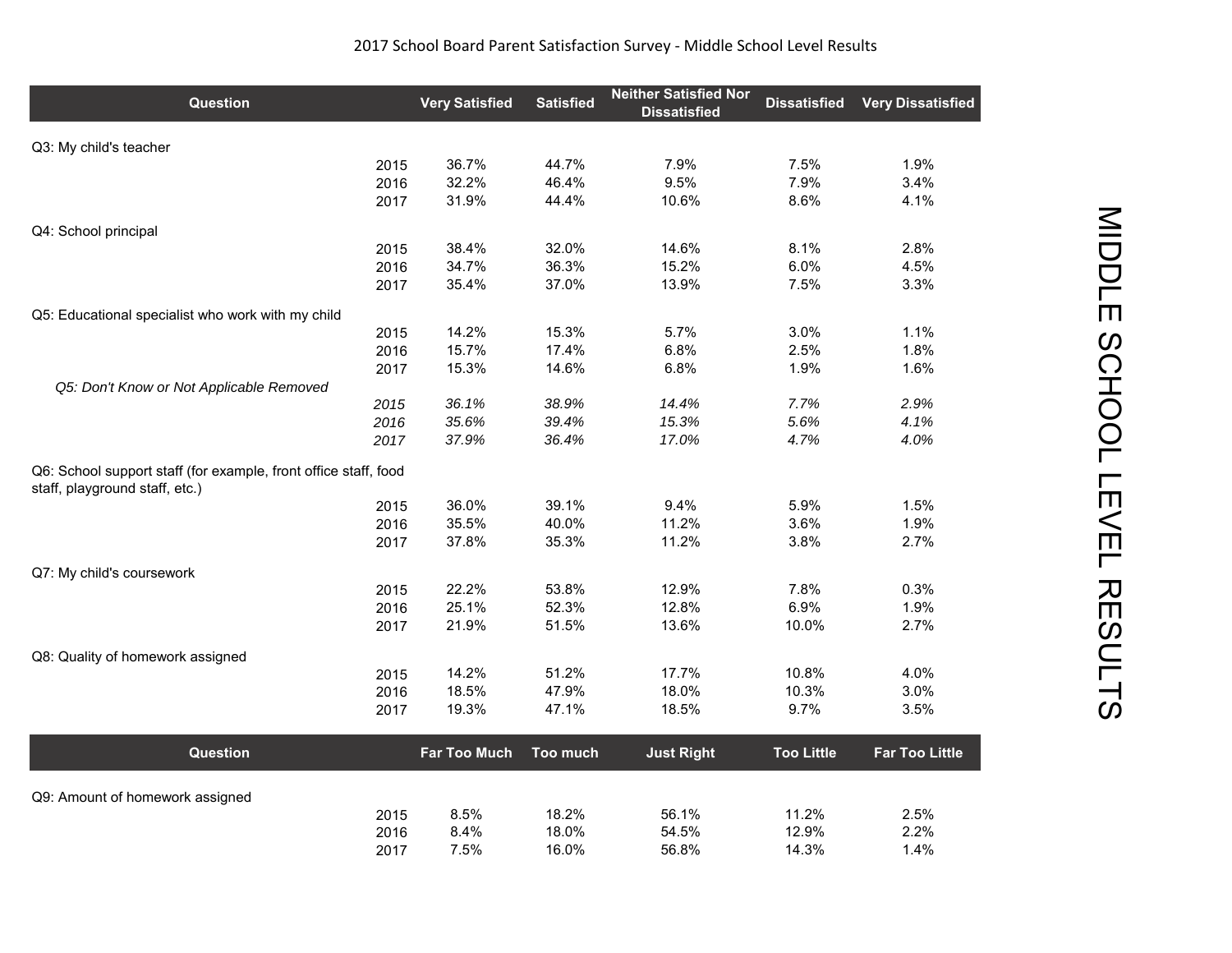| Q10: Tutorials<br>44.2%<br>11.1%<br>1.9%<br>2015<br>29.1%<br>9.2%<br>29.1%<br>47.9%<br>11.5%<br>4.5%<br>2.6%<br>2016<br>10.6%<br>2017<br>25.1%<br>46.0%<br>7.4%<br>2.4%<br>Q11: Grading system<br>15.3%<br>17.2%<br>8.5%<br>3.2%<br>54.4%<br>2015<br>14.6%<br>52.5%<br>18.5%<br>10.2%<br>2.5%<br>2016<br>16.7%<br>51.9%<br>18.6%<br>7.8%<br>3.5%<br>2017<br>Q12: Special education services<br>5.8%<br>7.3%<br>5.6%<br>1.9%<br>2.9%<br>2015<br>1.8%<br>2016<br>6.5%<br>10.1%<br>6.1%<br>1.5%<br>7.3%<br>10.0%<br>5.1%<br>2.2%<br>1.7%<br>2017<br>Q12: Don't Know or Not Applicable Removed<br>2015<br>24.6%<br>31.1%<br>23.8%<br>8.2%<br>12.3%<br>38.8%<br>6.9%<br>5.9%<br>2016<br>25.0%<br>23.4%<br>27.7%<br>38.0%<br>19.3%<br>8.4%<br>6.6%<br>2017<br>Q13: Gifted services<br>6.7%<br>5.4%<br>6.2%<br>4.8%<br>4.0%<br>2015<br>5.5%<br>11.1%<br>7.7%<br>3.6%<br>2.1%<br>2016<br>5.6%<br>14.2%<br>5.3%<br>5.4%<br>3.5%<br>2017<br>Q13: Don't Know or Not Applicable Removed<br>14.9%<br>2015<br>19.9%<br>24.8%<br>22.7%<br>17.7%<br>37.2%<br>25.7%<br>11.9%<br>6.9%<br>18.3%<br>2016<br>15.5%<br>16.4%<br>41.8%<br>16.0%<br>10.3%<br>2017<br>Q14: Support for college readiness<br>26.1%<br>13.6%<br>5.2%<br>1.9%<br>17.1%<br>2015<br>15.4%<br>30.1%<br>15.2%<br>5.7%<br>1.7%<br>2016<br>31.1%<br>16.9%<br>3.3%<br>2017<br>13.9%<br>1.8%<br>Q14: Don't Know or Not Applicable Removed<br>26.7%<br>40.8%<br>21.3%<br>8.1%<br>3.0%<br>2015<br>2016<br>22.6%<br>44.2%<br>22.4%<br>8.4%<br>2.4%<br>20.7%<br>25.2%<br>5.0%<br>2017<br>46.4%<br>2.6%<br>Q15: Support for career readiness<br>20.7%<br>15.9%<br>1.5%<br>11.1%<br>6.3%<br>2015<br>25.2%<br>18.2%<br>6.2%<br>9.5%<br>1.4%<br>2016<br>22.1%<br>18.4%<br>5.6%<br>2.1%<br>2017<br>12.2%<br>Q15: Don't Know or Not Applicable Removed<br>20.0%<br>37.2%<br>28.6%<br>11.4%<br>2.8%<br>2015<br>15.7%<br>41.7%<br>30.1%<br>10.3%<br>2.3%<br>2016<br>2017 | <b>Question</b> | <b>Very Satisfied</b> | <b>Satisfied</b> | <b>Neither Satisfied Nor</b><br><b>Dissatisfied</b> | <b>Dissatisfied</b> | <b>Very Dissatisfied</b> |
|----------------------------------------------------------------------------------------------------------------------------------------------------------------------------------------------------------------------------------------------------------------------------------------------------------------------------------------------------------------------------------------------------------------------------------------------------------------------------------------------------------------------------------------------------------------------------------------------------------------------------------------------------------------------------------------------------------------------------------------------------------------------------------------------------------------------------------------------------------------------------------------------------------------------------------------------------------------------------------------------------------------------------------------------------------------------------------------------------------------------------------------------------------------------------------------------------------------------------------------------------------------------------------------------------------------------------------------------------------------------------------------------------------------------------------------------------------------------------------------------------------------------------------------------------------------------------------------------------------------------------------------------------------------------------------------------------------------------------------------------------------------------------------------------------------------------------------------------------------------------------------------------------------|-----------------|-----------------------|------------------|-----------------------------------------------------|---------------------|--------------------------|
|                                                                                                                                                                                                                                                                                                                                                                                                                                                                                                                                                                                                                                                                                                                                                                                                                                                                                                                                                                                                                                                                                                                                                                                                                                                                                                                                                                                                                                                                                                                                                                                                                                                                                                                                                                                                                                                                                                          |                 |                       |                  |                                                     |                     |                          |
|                                                                                                                                                                                                                                                                                                                                                                                                                                                                                                                                                                                                                                                                                                                                                                                                                                                                                                                                                                                                                                                                                                                                                                                                                                                                                                                                                                                                                                                                                                                                                                                                                                                                                                                                                                                                                                                                                                          |                 |                       |                  |                                                     |                     |                          |
|                                                                                                                                                                                                                                                                                                                                                                                                                                                                                                                                                                                                                                                                                                                                                                                                                                                                                                                                                                                                                                                                                                                                                                                                                                                                                                                                                                                                                                                                                                                                                                                                                                                                                                                                                                                                                                                                                                          |                 |                       |                  |                                                     |                     |                          |
|                                                                                                                                                                                                                                                                                                                                                                                                                                                                                                                                                                                                                                                                                                                                                                                                                                                                                                                                                                                                                                                                                                                                                                                                                                                                                                                                                                                                                                                                                                                                                                                                                                                                                                                                                                                                                                                                                                          |                 |                       |                  |                                                     |                     |                          |
|                                                                                                                                                                                                                                                                                                                                                                                                                                                                                                                                                                                                                                                                                                                                                                                                                                                                                                                                                                                                                                                                                                                                                                                                                                                                                                                                                                                                                                                                                                                                                                                                                                                                                                                                                                                                                                                                                                          |                 |                       |                  |                                                     |                     |                          |
|                                                                                                                                                                                                                                                                                                                                                                                                                                                                                                                                                                                                                                                                                                                                                                                                                                                                                                                                                                                                                                                                                                                                                                                                                                                                                                                                                                                                                                                                                                                                                                                                                                                                                                                                                                                                                                                                                                          |                 |                       |                  |                                                     |                     |                          |
|                                                                                                                                                                                                                                                                                                                                                                                                                                                                                                                                                                                                                                                                                                                                                                                                                                                                                                                                                                                                                                                                                                                                                                                                                                                                                                                                                                                                                                                                                                                                                                                                                                                                                                                                                                                                                                                                                                          |                 |                       |                  |                                                     |                     |                          |
|                                                                                                                                                                                                                                                                                                                                                                                                                                                                                                                                                                                                                                                                                                                                                                                                                                                                                                                                                                                                                                                                                                                                                                                                                                                                                                                                                                                                                                                                                                                                                                                                                                                                                                                                                                                                                                                                                                          |                 |                       |                  |                                                     |                     |                          |
|                                                                                                                                                                                                                                                                                                                                                                                                                                                                                                                                                                                                                                                                                                                                                                                                                                                                                                                                                                                                                                                                                                                                                                                                                                                                                                                                                                                                                                                                                                                                                                                                                                                                                                                                                                                                                                                                                                          |                 |                       |                  |                                                     |                     |                          |
|                                                                                                                                                                                                                                                                                                                                                                                                                                                                                                                                                                                                                                                                                                                                                                                                                                                                                                                                                                                                                                                                                                                                                                                                                                                                                                                                                                                                                                                                                                                                                                                                                                                                                                                                                                                                                                                                                                          |                 |                       |                  |                                                     |                     |                          |
|                                                                                                                                                                                                                                                                                                                                                                                                                                                                                                                                                                                                                                                                                                                                                                                                                                                                                                                                                                                                                                                                                                                                                                                                                                                                                                                                                                                                                                                                                                                                                                                                                                                                                                                                                                                                                                                                                                          |                 |                       |                  |                                                     |                     |                          |
|                                                                                                                                                                                                                                                                                                                                                                                                                                                                                                                                                                                                                                                                                                                                                                                                                                                                                                                                                                                                                                                                                                                                                                                                                                                                                                                                                                                                                                                                                                                                                                                                                                                                                                                                                                                                                                                                                                          |                 |                       |                  |                                                     |                     |                          |
|                                                                                                                                                                                                                                                                                                                                                                                                                                                                                                                                                                                                                                                                                                                                                                                                                                                                                                                                                                                                                                                                                                                                                                                                                                                                                                                                                                                                                                                                                                                                                                                                                                                                                                                                                                                                                                                                                                          |                 |                       |                  |                                                     |                     |                          |
|                                                                                                                                                                                                                                                                                                                                                                                                                                                                                                                                                                                                                                                                                                                                                                                                                                                                                                                                                                                                                                                                                                                                                                                                                                                                                                                                                                                                                                                                                                                                                                                                                                                                                                                                                                                                                                                                                                          |                 |                       |                  |                                                     |                     |                          |
|                                                                                                                                                                                                                                                                                                                                                                                                                                                                                                                                                                                                                                                                                                                                                                                                                                                                                                                                                                                                                                                                                                                                                                                                                                                                                                                                                                                                                                                                                                                                                                                                                                                                                                                                                                                                                                                                                                          |                 |                       |                  |                                                     |                     |                          |
|                                                                                                                                                                                                                                                                                                                                                                                                                                                                                                                                                                                                                                                                                                                                                                                                                                                                                                                                                                                                                                                                                                                                                                                                                                                                                                                                                                                                                                                                                                                                                                                                                                                                                                                                                                                                                                                                                                          |                 |                       |                  |                                                     |                     |                          |
|                                                                                                                                                                                                                                                                                                                                                                                                                                                                                                                                                                                                                                                                                                                                                                                                                                                                                                                                                                                                                                                                                                                                                                                                                                                                                                                                                                                                                                                                                                                                                                                                                                                                                                                                                                                                                                                                                                          |                 |                       |                  |                                                     |                     |                          |
|                                                                                                                                                                                                                                                                                                                                                                                                                                                                                                                                                                                                                                                                                                                                                                                                                                                                                                                                                                                                                                                                                                                                                                                                                                                                                                                                                                                                                                                                                                                                                                                                                                                                                                                                                                                                                                                                                                          |                 |                       |                  |                                                     |                     |                          |
|                                                                                                                                                                                                                                                                                                                                                                                                                                                                                                                                                                                                                                                                                                                                                                                                                                                                                                                                                                                                                                                                                                                                                                                                                                                                                                                                                                                                                                                                                                                                                                                                                                                                                                                                                                                                                                                                                                          |                 |                       |                  |                                                     |                     |                          |
|                                                                                                                                                                                                                                                                                                                                                                                                                                                                                                                                                                                                                                                                                                                                                                                                                                                                                                                                                                                                                                                                                                                                                                                                                                                                                                                                                                                                                                                                                                                                                                                                                                                                                                                                                                                                                                                                                                          |                 |                       |                  |                                                     |                     |                          |
|                                                                                                                                                                                                                                                                                                                                                                                                                                                                                                                                                                                                                                                                                                                                                                                                                                                                                                                                                                                                                                                                                                                                                                                                                                                                                                                                                                                                                                                                                                                                                                                                                                                                                                                                                                                                                                                                                                          |                 |                       |                  |                                                     |                     |                          |
|                                                                                                                                                                                                                                                                                                                                                                                                                                                                                                                                                                                                                                                                                                                                                                                                                                                                                                                                                                                                                                                                                                                                                                                                                                                                                                                                                                                                                                                                                                                                                                                                                                                                                                                                                                                                                                                                                                          |                 |                       |                  |                                                     |                     |                          |
|                                                                                                                                                                                                                                                                                                                                                                                                                                                                                                                                                                                                                                                                                                                                                                                                                                                                                                                                                                                                                                                                                                                                                                                                                                                                                                                                                                                                                                                                                                                                                                                                                                                                                                                                                                                                                                                                                                          |                 |                       |                  |                                                     |                     |                          |
|                                                                                                                                                                                                                                                                                                                                                                                                                                                                                                                                                                                                                                                                                                                                                                                                                                                                                                                                                                                                                                                                                                                                                                                                                                                                                                                                                                                                                                                                                                                                                                                                                                                                                                                                                                                                                                                                                                          |                 |                       |                  |                                                     |                     |                          |
|                                                                                                                                                                                                                                                                                                                                                                                                                                                                                                                                                                                                                                                                                                                                                                                                                                                                                                                                                                                                                                                                                                                                                                                                                                                                                                                                                                                                                                                                                                                                                                                                                                                                                                                                                                                                                                                                                                          |                 |                       |                  |                                                     |                     |                          |
|                                                                                                                                                                                                                                                                                                                                                                                                                                                                                                                                                                                                                                                                                                                                                                                                                                                                                                                                                                                                                                                                                                                                                                                                                                                                                                                                                                                                                                                                                                                                                                                                                                                                                                                                                                                                                                                                                                          |                 |                       |                  |                                                     |                     |                          |
|                                                                                                                                                                                                                                                                                                                                                                                                                                                                                                                                                                                                                                                                                                                                                                                                                                                                                                                                                                                                                                                                                                                                                                                                                                                                                                                                                                                                                                                                                                                                                                                                                                                                                                                                                                                                                                                                                                          |                 |                       |                  |                                                     |                     |                          |
|                                                                                                                                                                                                                                                                                                                                                                                                                                                                                                                                                                                                                                                                                                                                                                                                                                                                                                                                                                                                                                                                                                                                                                                                                                                                                                                                                                                                                                                                                                                                                                                                                                                                                                                                                                                                                                                                                                          |                 |                       |                  |                                                     |                     |                          |
|                                                                                                                                                                                                                                                                                                                                                                                                                                                                                                                                                                                                                                                                                                                                                                                                                                                                                                                                                                                                                                                                                                                                                                                                                                                                                                                                                                                                                                                                                                                                                                                                                                                                                                                                                                                                                                                                                                          |                 |                       |                  |                                                     |                     |                          |
|                                                                                                                                                                                                                                                                                                                                                                                                                                                                                                                                                                                                                                                                                                                                                                                                                                                                                                                                                                                                                                                                                                                                                                                                                                                                                                                                                                                                                                                                                                                                                                                                                                                                                                                                                                                                                                                                                                          |                 |                       |                  |                                                     |                     |                          |
|                                                                                                                                                                                                                                                                                                                                                                                                                                                                                                                                                                                                                                                                                                                                                                                                                                                                                                                                                                                                                                                                                                                                                                                                                                                                                                                                                                                                                                                                                                                                                                                                                                                                                                                                                                                                                                                                                                          |                 |                       |                  |                                                     |                     |                          |
|                                                                                                                                                                                                                                                                                                                                                                                                                                                                                                                                                                                                                                                                                                                                                                                                                                                                                                                                                                                                                                                                                                                                                                                                                                                                                                                                                                                                                                                                                                                                                                                                                                                                                                                                                                                                                                                                                                          |                 |                       |                  |                                                     |                     |                          |
|                                                                                                                                                                                                                                                                                                                                                                                                                                                                                                                                                                                                                                                                                                                                                                                                                                                                                                                                                                                                                                                                                                                                                                                                                                                                                                                                                                                                                                                                                                                                                                                                                                                                                                                                                                                                                                                                                                          |                 |                       |                  |                                                     |                     |                          |
|                                                                                                                                                                                                                                                                                                                                                                                                                                                                                                                                                                                                                                                                                                                                                                                                                                                                                                                                                                                                                                                                                                                                                                                                                                                                                                                                                                                                                                                                                                                                                                                                                                                                                                                                                                                                                                                                                                          |                 |                       |                  |                                                     |                     |                          |
|                                                                                                                                                                                                                                                                                                                                                                                                                                                                                                                                                                                                                                                                                                                                                                                                                                                                                                                                                                                                                                                                                                                                                                                                                                                                                                                                                                                                                                                                                                                                                                                                                                                                                                                                                                                                                                                                                                          |                 |                       |                  |                                                     |                     |                          |
|                                                                                                                                                                                                                                                                                                                                                                                                                                                                                                                                                                                                                                                                                                                                                                                                                                                                                                                                                                                                                                                                                                                                                                                                                                                                                                                                                                                                                                                                                                                                                                                                                                                                                                                                                                                                                                                                                                          |                 |                       |                  |                                                     |                     |                          |
|                                                                                                                                                                                                                                                                                                                                                                                                                                                                                                                                                                                                                                                                                                                                                                                                                                                                                                                                                                                                                                                                                                                                                                                                                                                                                                                                                                                                                                                                                                                                                                                                                                                                                                                                                                                                                                                                                                          |                 |                       |                  |                                                     |                     |                          |
|                                                                                                                                                                                                                                                                                                                                                                                                                                                                                                                                                                                                                                                                                                                                                                                                                                                                                                                                                                                                                                                                                                                                                                                                                                                                                                                                                                                                                                                                                                                                                                                                                                                                                                                                                                                                                                                                                                          |                 |                       |                  |                                                     |                     |                          |
|                                                                                                                                                                                                                                                                                                                                                                                                                                                                                                                                                                                                                                                                                                                                                                                                                                                                                                                                                                                                                                                                                                                                                                                                                                                                                                                                                                                                                                                                                                                                                                                                                                                                                                                                                                                                                                                                                                          |                 |                       |                  |                                                     |                     |                          |
|                                                                                                                                                                                                                                                                                                                                                                                                                                                                                                                                                                                                                                                                                                                                                                                                                                                                                                                                                                                                                                                                                                                                                                                                                                                                                                                                                                                                                                                                                                                                                                                                                                                                                                                                                                                                                                                                                                          |                 |                       |                  |                                                     |                     |                          |
|                                                                                                                                                                                                                                                                                                                                                                                                                                                                                                                                                                                                                                                                                                                                                                                                                                                                                                                                                                                                                                                                                                                                                                                                                                                                                                                                                                                                                                                                                                                                                                                                                                                                                                                                                                                                                                                                                                          |                 | 20.2%                 | 36.6%            | 30.5%                                               | 9.3%                | 3.4%                     |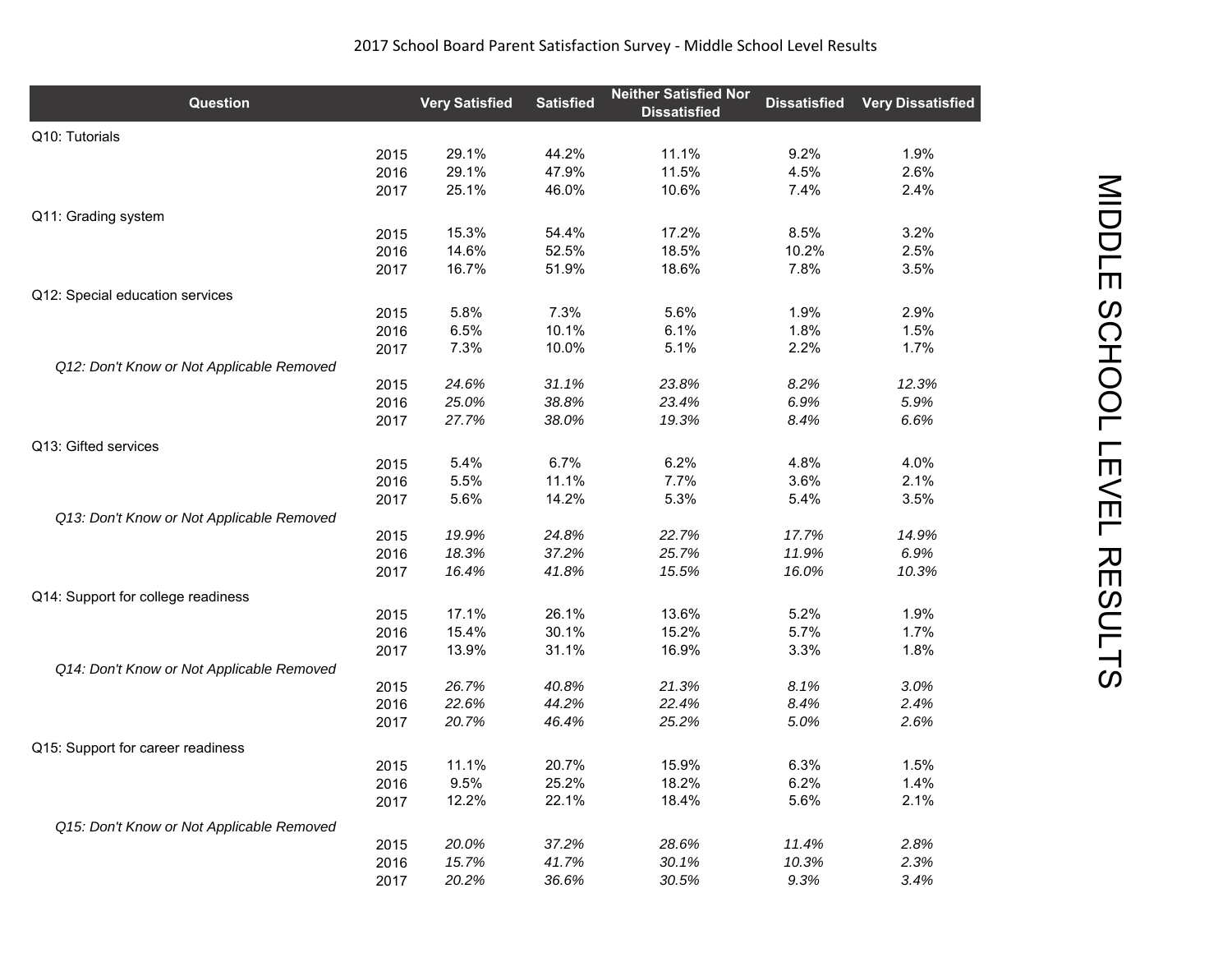| <b>Question</b>                              |      | <b>Very Satisfied</b> | <b>Satisfied</b> | <b>Neither Satisfied Nor</b><br><b>Dissatisfied</b> | <b>Dissatisfied</b> | <b>Very Dissatisfied</b> |
|----------------------------------------------|------|-----------------------|------------------|-----------------------------------------------------|---------------------|--------------------------|
| Q16: School sports                           |      |                       |                  |                                                     |                     |                          |
|                                              | 2015 | 9.8%                  | 25.3%            | 17.7%                                               | 9.6%                | 4.2%                     |
|                                              | 2016 | 11.2%                 | 27.5%            | 15.5%                                               | 9.7%                | 4.9%                     |
|                                              | 2017 | 7.4%                  | 26.8%            | 19.6%                                               | 9.8%                | 4.0%                     |
| Q16: Don't Know or Not Applicable Removed    |      |                       |                  |                                                     |                     |                          |
|                                              | 2015 | 14.7%                 | 38.0%            | 26.5%                                               | 14.4%               | 6.3%                     |
|                                              | 2016 | 16.3%                 | 39.9%            | 22.6%                                               | 14.1%               | 7.1%                     |
|                                              | 2017 | 10.9%                 | 39.7%            | 29.0%                                               | 14.5%               | 5.9%                     |
| Q17: Extra-curricular activities             |      |                       |                  |                                                     |                     |                          |
|                                              | 2015 | 12.3%                 | 38.5%            | 13.4%                                               | 9.0%                | 3.8%                     |
|                                              | 2016 | 14.2%                 | 37.0%            | 17.1%                                               | 6.9%                | 4.4%                     |
|                                              | 2017 | 12.1%                 | 32.5%            | 18.2%                                               | 9.7%                | 3.3%                     |
| Q17: Don't Know or Not Applicable Removed    |      |                       |                  |                                                     |                     |                          |
|                                              | 2015 | 15.9%                 | 50.0%            | 17.4%                                               | 11.7%               | 5.0%                     |
|                                              | 2016 | 17.9%                 | 46.4%            | 21.5%                                               | 8.7%                | 5.5%                     |
|                                              | 2017 | 16.0%                 | 42.9%            | 23.9%                                               | 12.8%               | 4.4%                     |
| Q18: Opportunities for parent involvement    |      |                       |                  |                                                     |                     |                          |
|                                              | 2015 | 13.5%                 | 52.1%            | 20.9%                                               | 5.1%                | 1.7%                     |
|                                              | 2016 | 16.0%                 | 48.8%            | 20.7%                                               | 7.0%                | 1.4%                     |
|                                              | 2017 | 15.2%                 | 50.4%            | 20.6%                                               | 4.5%                | 1.6%                     |
| Q19: School discipline                       |      |                       |                  |                                                     |                     |                          |
|                                              | 2015 | 14.6%                 | 38.9%            | 15.4%                                               | 9.3%                | 4.9%                     |
|                                              | 2016 | 12.8%                 | 41.8%            | 15.9%                                               | 7.7%                | 3.7%                     |
|                                              | 2017 | 15.3%                 | 39.7%            | 15.4%                                               | 7.9%                | 4.8%                     |
| Q19: Don't Know or Not Applicable Removed    |      |                       |                  |                                                     |                     |                          |
|                                              | 2015 | 17.6%                 | 46.8%            | 18.5%                                               | 11.2%               | 5.9%                     |
|                                              | 2016 | 15.7%                 | 51.0%            | 19.4%                                               | 9.4%                | 4.5%                     |
|                                              | 2017 | 18.4%                 | 47.8%            | 18.5%                                               | 9.6%                | 5.7%                     |
| Q20: Progress updates received from teachers |      |                       |                  |                                                     |                     |                          |
|                                              | 2015 | 16.1%                 | 41.4%            | 17.1%                                               | 17.5%               | 6.5%                     |
|                                              | 2016 | 14.2%                 | 35.1%            | 21.3%                                               | 19.9%               | 6.7%                     |
|                                              | 2017 | 13.8%                 | 38.4%            | 20.0%                                               | 19.4%               | 6.2%                     |
| Q21: Communication from my child's school    |      |                       |                  |                                                     |                     |                          |
|                                              | 2015 | 27.2%                 | 48.1%            | 14.9%                                               | 8.1%                | 1.7%                     |
|                                              | 2016 | 25.2%                 | 47.2%            | 12.8%                                               | 9.4%                | 4.8%                     |
|                                              | 2017 | 26.0%                 | 49.9%            | 13.4%                                               | 8.0%                | 2.2%                     |